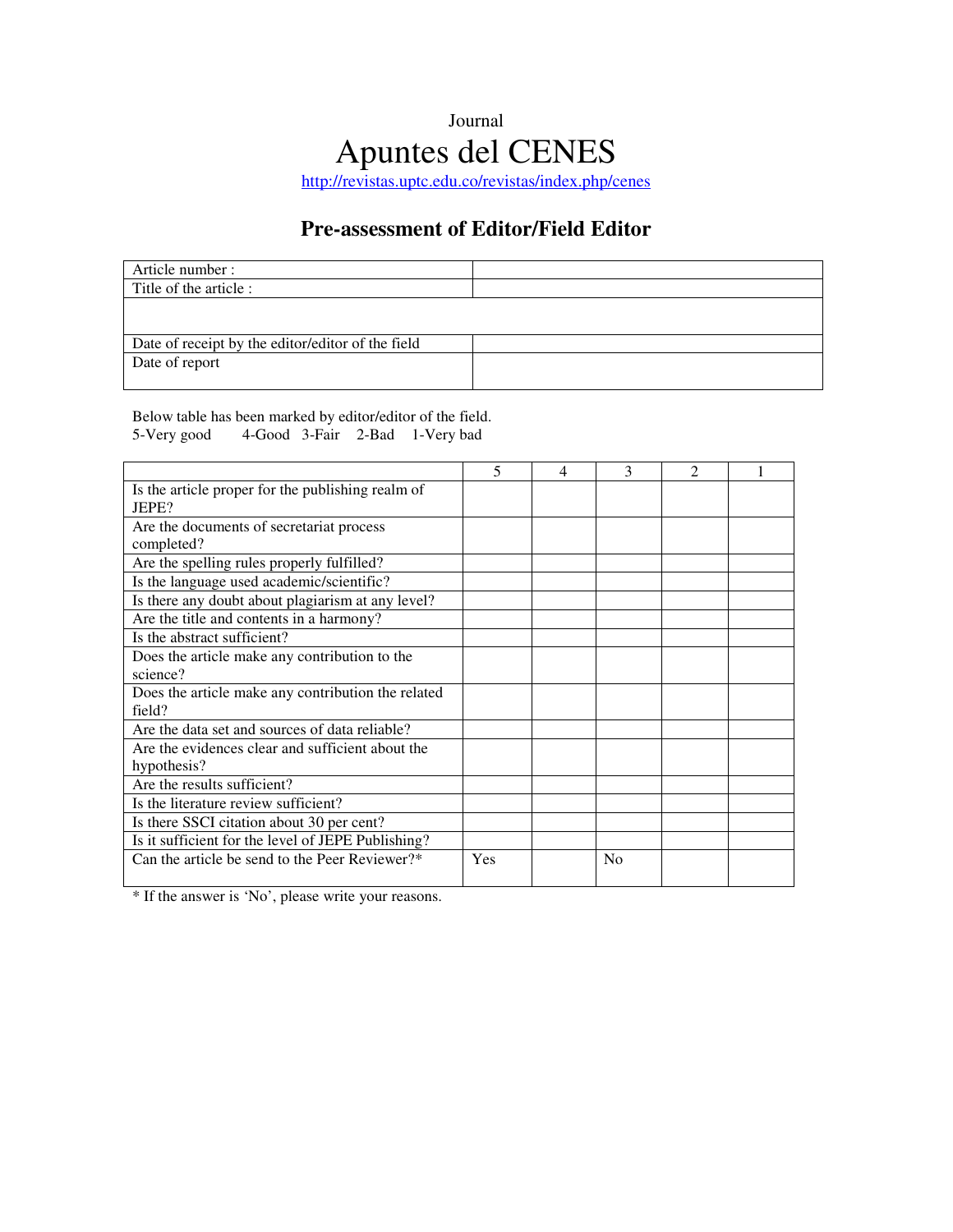Dear author, the article that above given information about, could not be send to the Peer Reviewer. Because:

Editor/Field Editor Signature

Thank you for your interest to JEPE.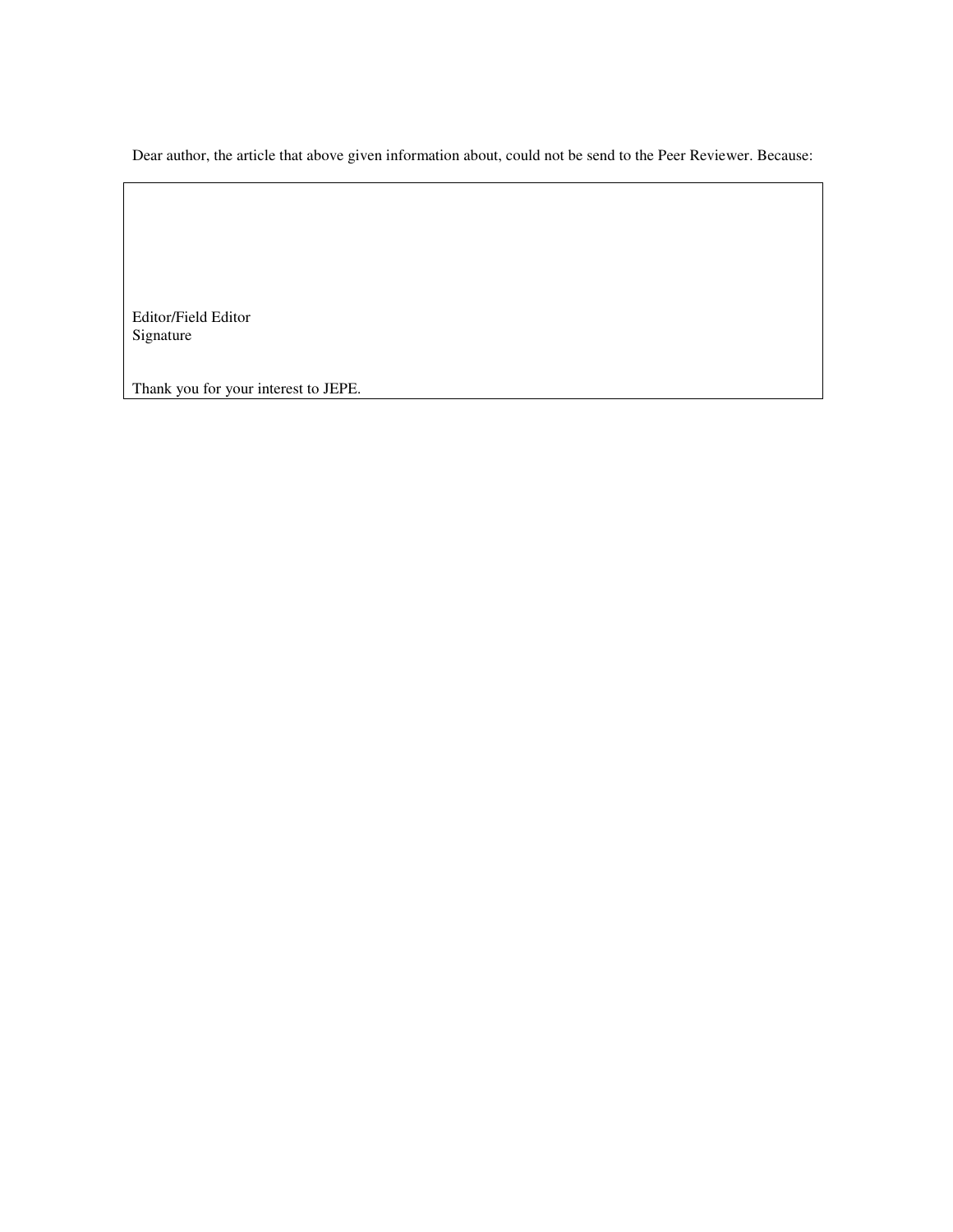### Revista Apuntes del CENES http://revistas.uptc.edu.co/revistas/index.php/cenes

## **Pre-evaluación del editor / Campo del editor**

| Número del artículo :                               |  |
|-----------------------------------------------------|--|
| Título del artículo :                               |  |
|                                                     |  |
|                                                     |  |
| Fecha de recepción por el editor / campo del editor |  |
| Fecha del reporte                                   |  |
|                                                     |  |

La siguiente tabla ha sido diligenciada por el editor. 5 Muy buena 4 Buena 3 Regular 2 Malo 1-Muy malo

|                                                    | 5   | 4 | 3  | 2 |  |
|----------------------------------------------------|-----|---|----|---|--|
| Es el artículo adecuado para el ámbito de          |     |   |    |   |  |
| publicación de Apuntes del CENES?                  |     |   |    |   |  |
| Se han completado los documentos solicitados por   |     |   |    |   |  |
| el Reporte del Asistente?                          |     |   |    |   |  |
| Are the spelling rules properly fulfilled?         |     |   |    |   |  |
| Is the language used academic/scientific?          |     |   |    |   |  |
| Is there any doubt about plagiarism at any level?  |     |   |    |   |  |
| Are the title and contents in a harmony?           |     |   |    |   |  |
| Is the abstract sufficient?                        |     |   |    |   |  |
| Does the article make any contribution to the      |     |   |    |   |  |
| science?                                           |     |   |    |   |  |
| Does the article make any contribution the related |     |   |    |   |  |
| field?                                             |     |   |    |   |  |
| Are the data set and sources of data reliable?     |     |   |    |   |  |
| Are the evidences clear and sufficient about the   |     |   |    |   |  |
| hypothesis?                                        |     |   |    |   |  |
| Are the results sufficient?                        |     |   |    |   |  |
| Is the literature review sufficient?               |     |   |    |   |  |
| Is there SSCI citation about 30 per cent?          |     |   |    |   |  |
| Is it sufficient for the level of JEPE Publishing? |     |   |    |   |  |
| Can the article be send to the Peer Reviewer?*     | Yes |   | No |   |  |
|                                                    |     |   |    |   |  |

\* If the answer is 'No', please write your reasons.

Dear author, the article that above given information about, could not be send to the Peer Reviewer. Because: